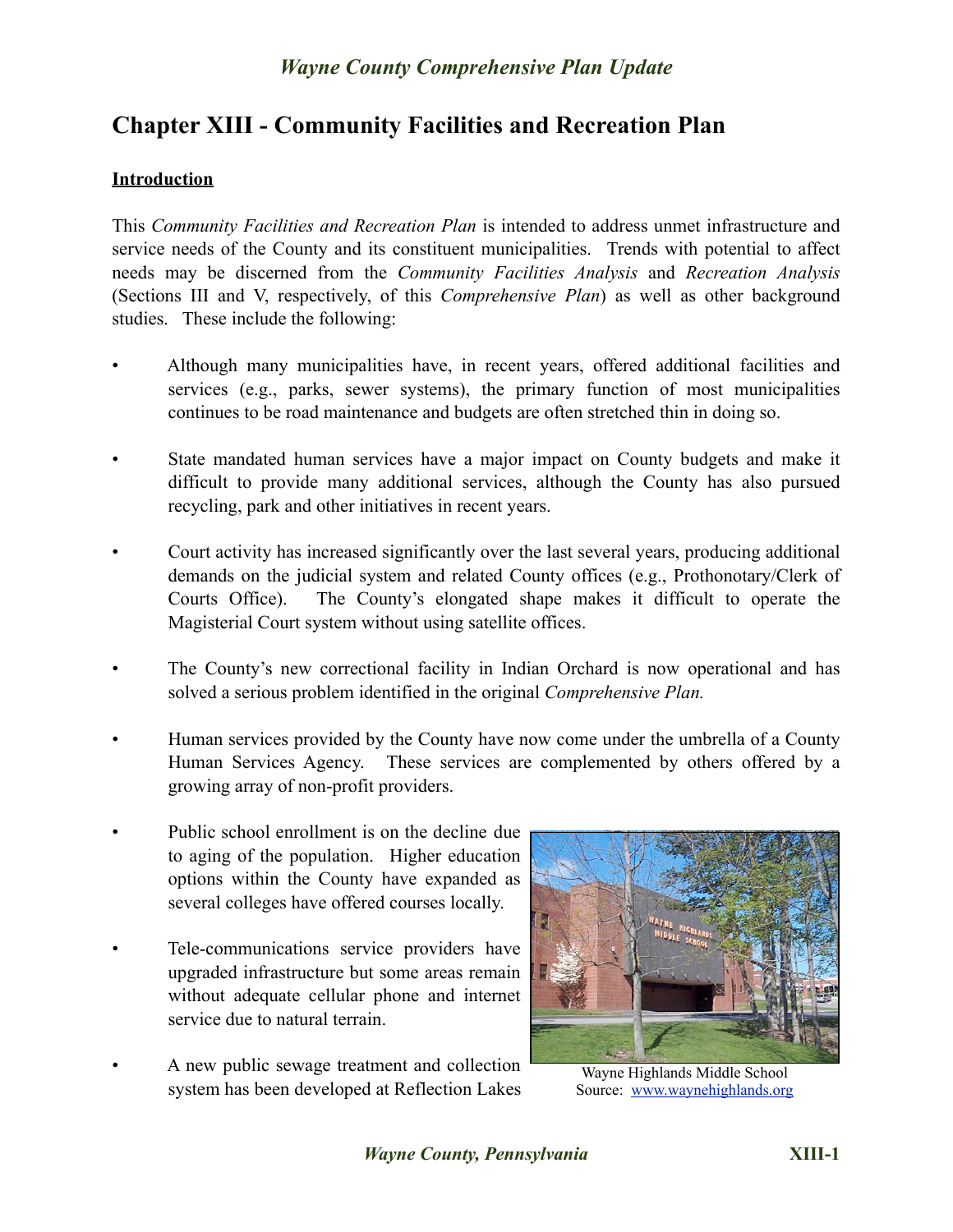and others extended and upgraded. A regional sewer authority has taken over responsibility for the systems serving central Wayne County. However, expansion of these systems to additional areas of need has been made extraordinarily difficult by new state stream anti-degradation requirements.

• The 27 fire departments located in Wayne County are staffed by more than 800 active men and women volunteers. Some 18 non-profit ambulance services with more than 300 volunteers and 70 paid staff provide emergency rescue services. Maintaining volunteer support is among the challenges facing these services.



Browndale Firefighters Station 43 pumper Source: [www.43fire.com](http://www.43fire.com)

- There are seven public libraries located throughout Wayne County from Northern Wayne to Newfoundland. There are also several other cultural facilities and attractions provided and operated effectively by the non-profit sector.
- The Wayne Memorial Health Care System provides a wide range of health care services and, together with regional institutions in Binghamton, Scranton and elsewhere, provide the County with unusually good access to health care services for a rural area. As Wayne County's population continues to grow older, the need to maintain good quality long-term care options within the County must be a priority. Extended long-term care options for Wayne County residents are limited to three primary facilities within the County.
- School district facilities are a primary source of recreation for both children and adults. These facilities provide students and families with the opportunity to participate in organized and unorganized activities year round. The Wayne County Commissioners also sponsor many youth recreation activities, including basketball, track and golf events.
- There are between 35 and 40 summer youth camps located primarily in central and northern Wayne County. Some camps make their facilities available to the community for banquets, community recreation and other activities, providing a potential additional recreational resource.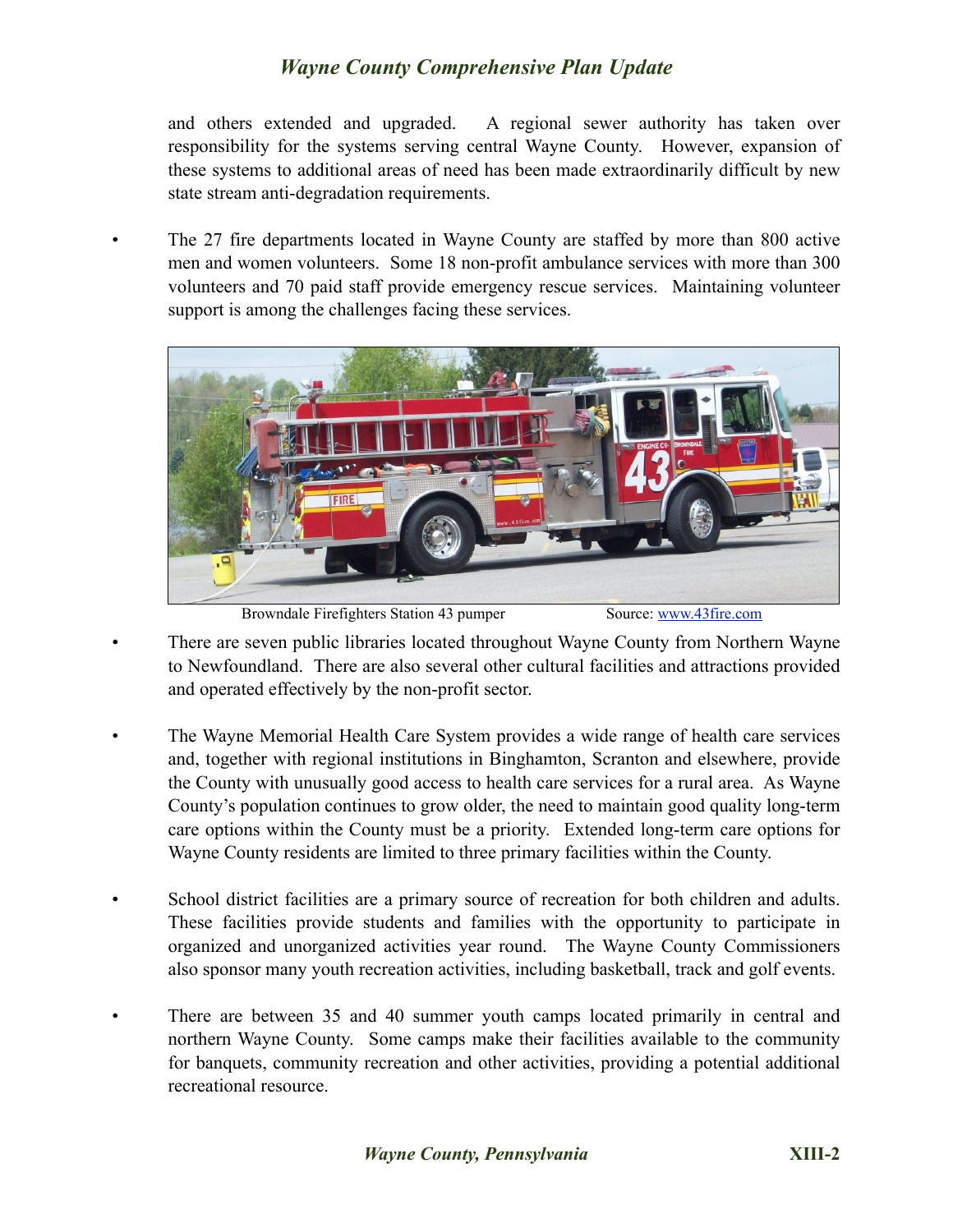- Campground facilities are located throughout the County and offer both tent and recreational vehicle camping. They also provide wide ranging recreational opportunities including boating, swimming, biking, hiking, tennis and indoor facilities.
- Some 14 of the County's 28 municipalities have municipal parks. The Wayne County Recreation Complex in Berlin Township is the only County owned facility. The Recreation Complex occupies roughly 40 acres of land. The County has secured a grant to develop a Recreation Master Site Plan for this facility.
- There are two State Parks in southern Wayne County (Gouldsboro and Tobyhanna). A former State Park at Prompton is now essentially operated by citizen volunteers. There is also a Conservation Area in Varden. The Upper Delaware Scenic and Recreational River also adjoins Wayne County. There are, too, privately operated natural area attractions open to the public, including the Dorflinger and Lacawac Sanctuaries. The former offers, in addition, a cultural program, including a Glass Museum and summer concert series, and the latter is a scientific research site.



Lower Woods Pond White Oak Pond





Belmont Lake Long Pond Source of all photographs: [www.naturalheritage.state.pa.us](http://images.google.com/imgres?imgurl=http://www.naturalheritage.state.pa.us/images/AboutUS/newlogo.gif&imgrefurl=http://www.naturalheritage.state.pa.us/aboutus.aspx&usg=__-PLrI7liKPC--1pS1PIMTAgcNOg=&h=300&w=420&sz=31&hl=en&start=1&tbnid=UyEi78uP_ERHBM:&tbnh=89&tbnw=125&prev=/images%253Fq%253Dpennsylvania%252Bfish%252Band%252Bboat%252Bcommission%2526gbv%253D2%2526hl%253Den%2526sa%253DG)

• The Fish and Boat Commission owns or leases about 1,800 acres of land in the County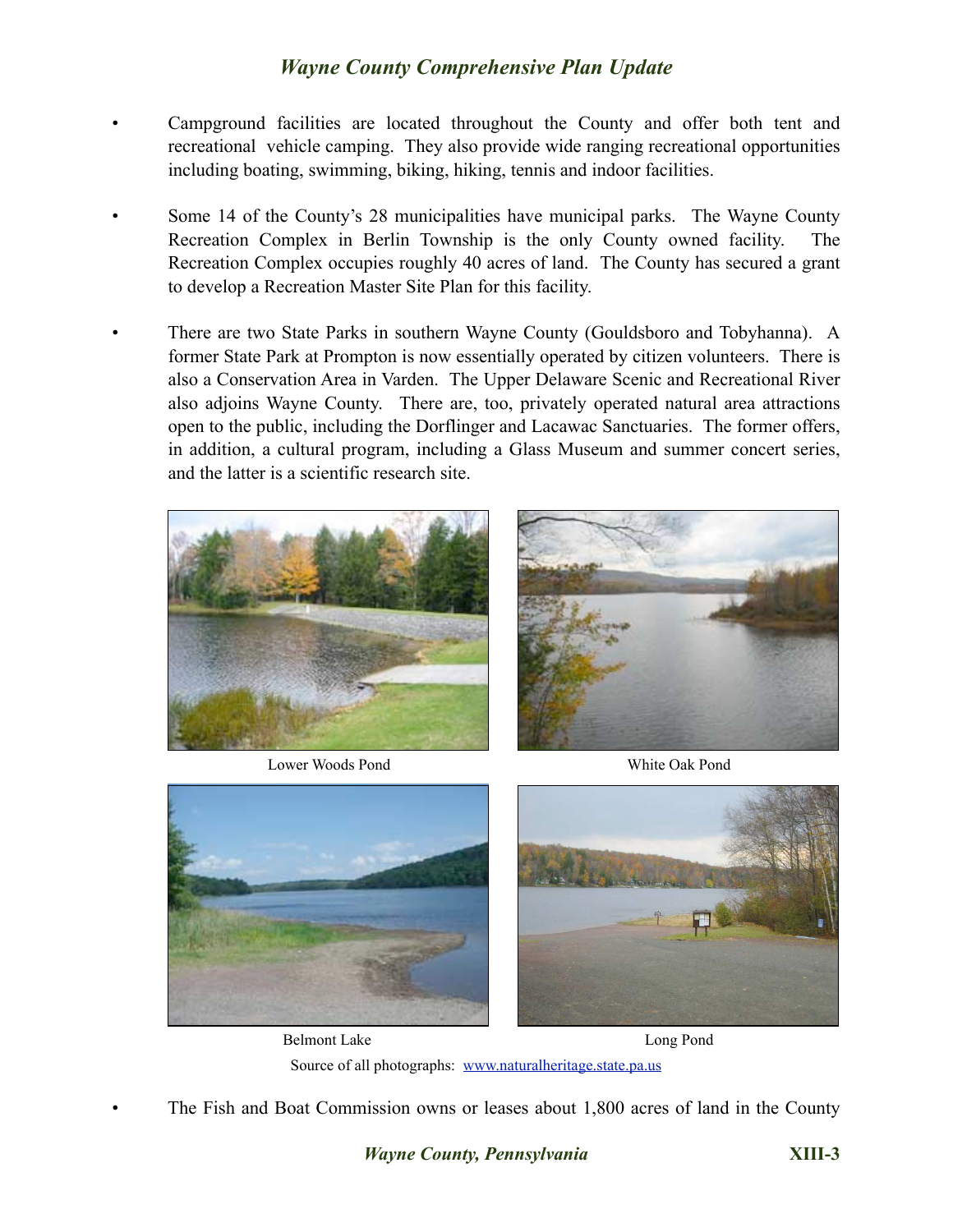(see photographs of selected facilities above) and the Pennsylvania Game Commission owns and manages almost 21,000 acres. These facilities, together with the aforementioned State Parks, provide an abundance of outdoor recreation opportunities.

• The County is also home to a number of horse stables, resorts and other private recreational facilities including two fairgrounds (Wayne County and Greene-Dreher-Sterling), Lake Wallenpaupack and a vast system of snow and biking/hiking trails throughout Northern Wayne County. These are complemented by two Pennsylvania Bicycle Routes (Routes L and Y).

#### **Public Input**

During the process of developing *Goals and Objectives* (See Chapter XI) for this *Comprehensive Plan*, two community surveys were conducted; one of residents and the other of vacation homeowners to ascertain views on the needs of Wayne County. The survey of residents asked respondents to identify the five most important needs with respect to making Wayne County "a better place to live." The top 20 items from the list generated are summarized in Table XIII-1.

Among the list of top 20 needs were 12 items (highlighted in the table to the right) involving infrastructure, community facilities and services and recreation. Highway maintenance (see Section XIV of this *Comprehensive Plan*) was the highest rated need by survey respondents but cellular phone service ranked fifth and health care was the sixth most important item. Police protection, public transportation and traffic congestion rounded out the top 10 issues.

| <b>Wayne County Needs</b>          | %   | <b>Rank</b>    |
|------------------------------------|-----|----------------|
| Employment - full time             | 33% | 1              |
| Taxes & cost of government         | 31% | $\overline{c}$ |
| <b>Highway maintenance</b>         | 22% | 3              |
| Economic opportunities             | 19% | 4              |
| <b>Cellular phone service</b>      | 19% | 5              |
| <b>Health care</b>                 | 17% | 6              |
| Overdevelopment/sprawl             | 15% | $\overline{7}$ |
| <b>Police protection</b>           | 14% | 8              |
| <b>Public transportation</b>       | 11% | 9              |
| <b>Traffic congestion</b>          | 11% | 10             |
| <b>Youth programs</b>              | 10% | 11             |
| Illegal trash dumping              | 9%  | 12             |
| Shopping opportunities             | 9%  | 13             |
| <b>Crime prevention efforts</b>    | 9%  | 14             |
| Dowtnown revitalization            | 9%  | 15             |
| <b>Elder care</b>                  | 8%  | 16             |
| <b>Poverty</b>                     | 8%  | 17             |
| Overburdening land use regulations | 7%  | 18             |
| <b>Educational system</b>          | 7%  | 19             |
| <b>Job training opportunities</b>  | 7%  | 20             |

Source: Wayne County Comprehensive Plan Survey

A number of other needs were also identified by respondents, including youth programs, suggesting support for development of recreation and park facilities. Likewise, listing of educational system improvements and job training as needs lends support for the additional higher education opportunities now being offered within the County.

Vacation home owners surveyed identified similar needs, with cellular phone service ranked at the top, followed by police protection, ambulance service, health care, fire protection, highway maintenance and high speed internet.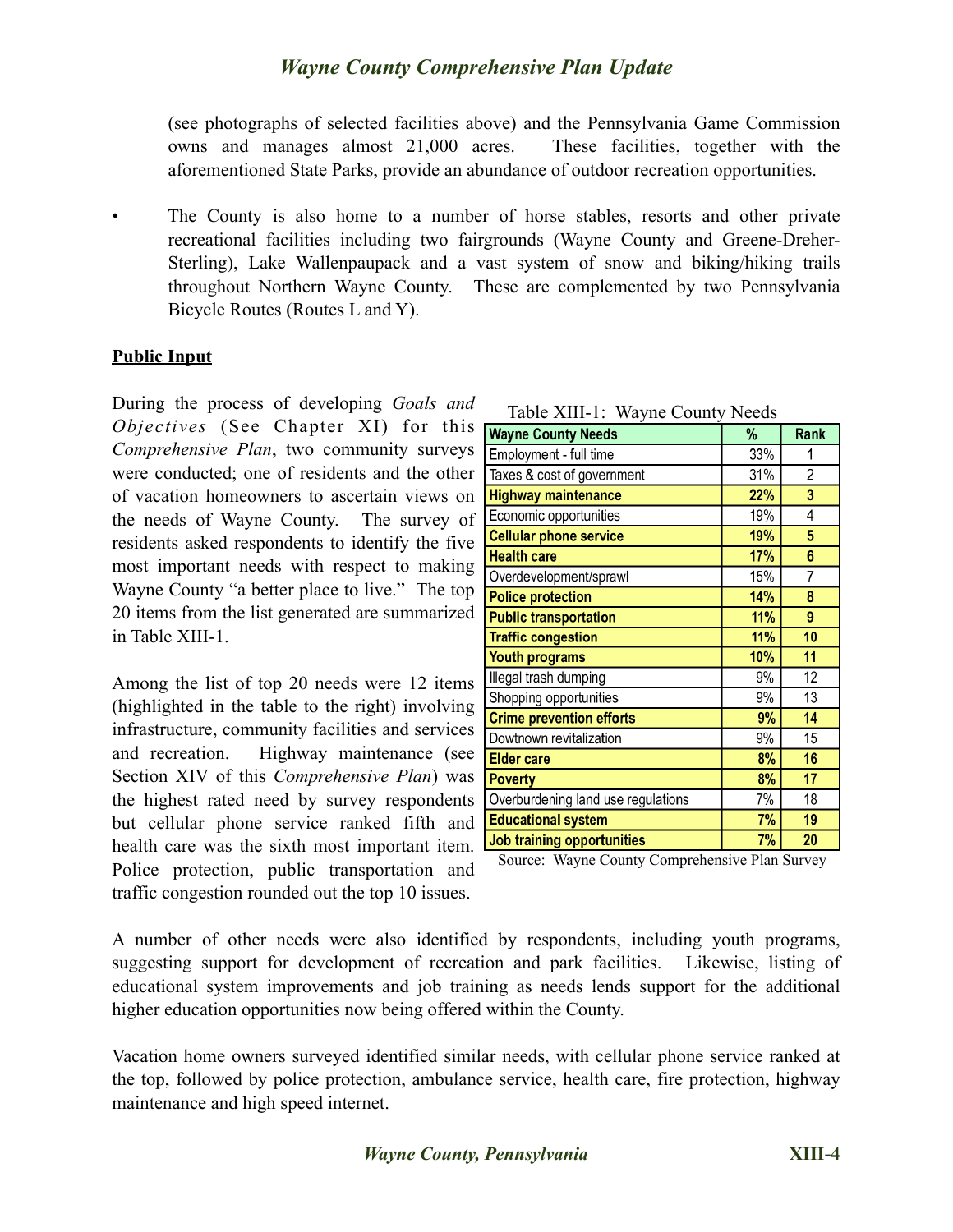#### **Recommendations**

Most of the needs discussed in the preceding section are currently being addressed by local officials. Notwithstanding this, there are some specific needs requiring special attention over the next several years. These include the following:

- 1. There should be continued emphasis on Magisterial District Judge satellite office development as a means of ensuring easy access to the court system by more rural areas of the County.
- 2. Municipal officials should continue to extend and upgrade sewage collection facilities peripheral to existing treatment plants. Given the difficulty of meeting new stream antidegradation standards this will demand considerable diligence and lead time but is essential to economic development and protection of water quality from the greater threats of malfunctioning on-lot sewer systems.
- 3. Continuous upgrading of emergency services through expanded training and financial support for volunteer providers is critical to both residents and vacationers and must be a priority. The existing volunteer system for providing most emergency services is a tremendous cost-saver, ensures high-quality services and promotes community involvement. These are invaluable to the County.
- 4. Development of new extended care facilities including more long-term (skilled and intermediate levels) care beds for use by Wayne County residents remains important. Additional personal care facilities are also demanded throughout the County but particularly in the under-served central, south-central and far northern sections. Such facilities can and preferably should be provided on a private for-profit basis.



Source: [www.wwmanor.org](http://www.wwmanor.org)

- 5. The County, through both its Human Services Agency and Hospital and Health Facilities Authority, should continue to work closely with the Wayne Memorial Health System and other health service providers to improve the delivery of health care throughout the County and the access to it by all. Finding new ways to deliver services outside of the hospital itself and bring patients to doctors and the hospital must be priorities.
- 6. The County and municipalities should continue to examine opportunities for re-use of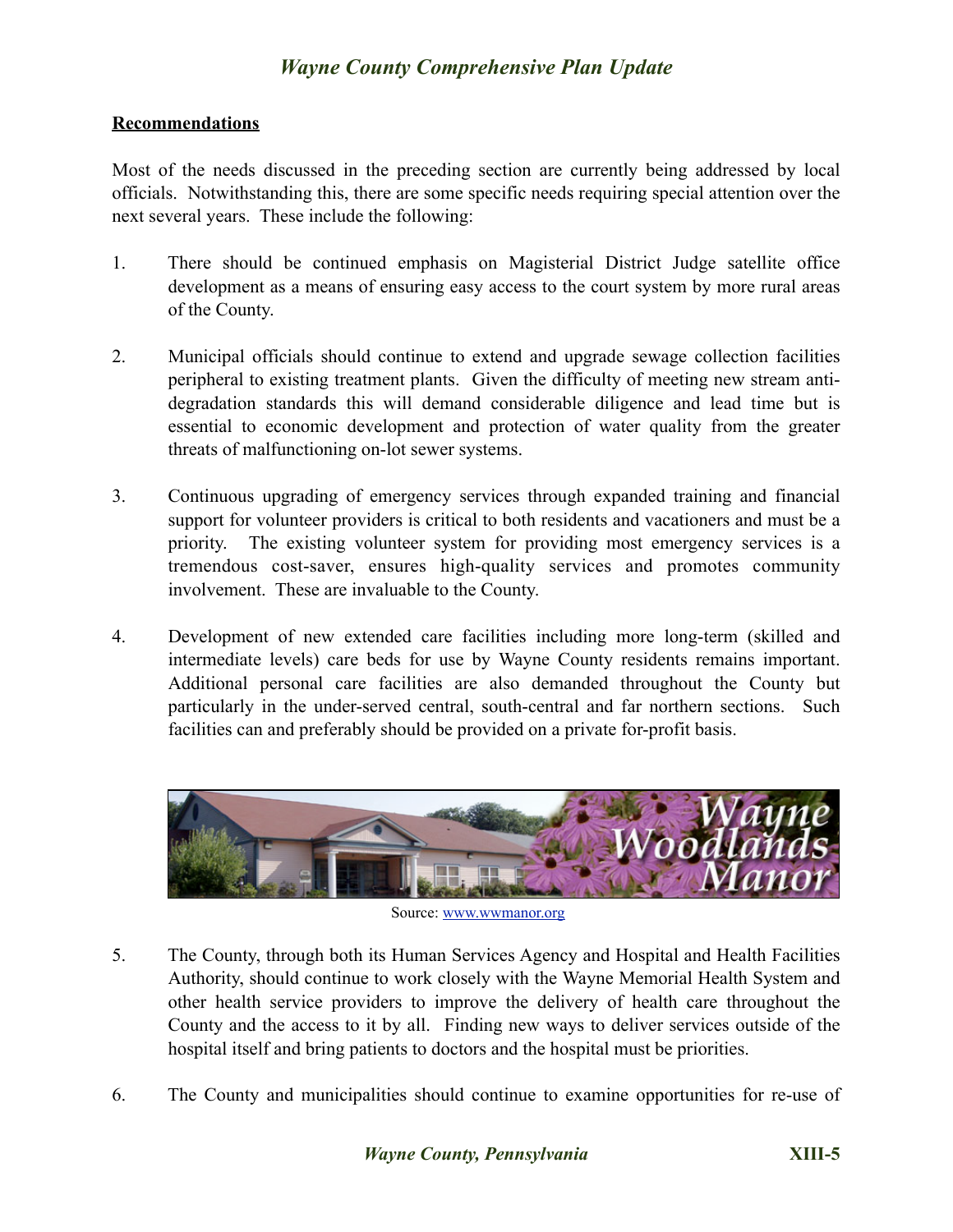existing facilities that are undergoing transition (e.g. St. Vincent's School and other public school buildings being abandoned) as a way to reduce costs and ensure existing structures of prominence are retained in productive community use. The County's re-use of the Stourbridge School in Honesdale as a county government center is an excellent example.

- 7. The County should pursue the potential development of a County transportation vehicle garage and/or maintenance facility.
- 8. The bulk of recreational facilities should continue to be provided by private enterprise, municipal governments and school districts, although the County should continue the development and implementation of its Master Site Plan for the Wayne County Recreation Complex. These entities are also far better prepared to evaluate and respond to such needs than the County or higher levels of government. The County Parks & Recreation Board should concentrate its efforts on; (a) the expansion of recreational programs for the County's increasing elderly population and (b) the management of the County Recreation Complex in Berlin Township.
- 9. The emphasis of State and Federal managers of recreational facilities in the County (i.e., the Fish and Boat Commission, the Game Commission, the National Park Service) should be on maintaining their existing facilities and making them more available to meet local needs as opposed to expansion or development of new areas.
- 10. The County, through its various agencies, can and should play a supportive role in assisting municipalities, school districts and others, including private entities, with the provision of recreational facilities. This support should primarily be technical assistance.
- 11. The County is opposed to any condemnation of land by the Pennsylvania Game or Fish Commissions or other similar agencies. All land additions should be on a "willing seller" basis. This policy should be affirmed regularly whenever condemnations are proposed.
- 12. The County should, in its review of new projects, promote the development of private, Borough or Township multi-purpose indoor recreational facilities that can be combined with other municipal or non-profit facilities such as pools and libraries. This will yield greater efficiencies of operation, create better facilities and reduce the redundancy that often exists in government programs.
- 13. The County should, in its review of school district projects, promote the shared use of school recreational facilities outside of school hours. The Waymart Borough and R.D. Wilson School facilities in Waymart Borough and Canaan Township provide an excellent model for this type of shared recreational facilities program. Other school facilities in Honesdale and Newfoundland also receive extensive community use. Wayne Memorial